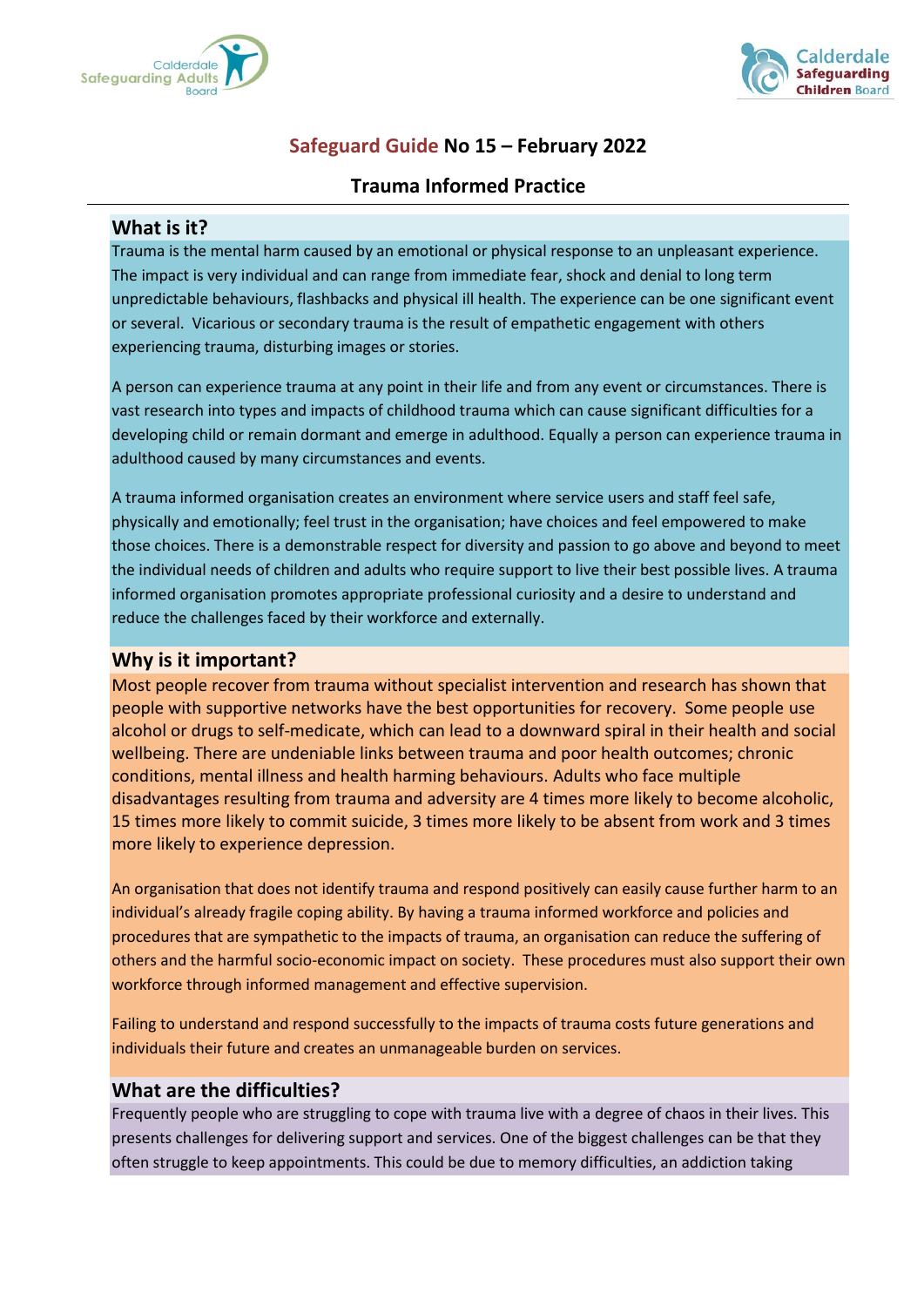



priority at the time, transport, fear, lack of trust etc. It is our responsibility to resolve these difficulties and not for a person already vulnerable and struggling to be presented with another obstacle they are likely to fail to overcome.

Rarely is trauma the presenting issue to services and often is it part of multiple and complex needs that require agencies to work together and adapt their processes to fit the needs of the individual. A traditional route of signposting on is not likely to be successful and a process that requires an individual to talk repeatedly of their difficulties simply creates a practise of re-traumatisation.

In the cases of people who abuse substances, self-neglect or hoard, for example, society can often respond in a hostile way that continues to traumatise and further hinder access to support and a path out of the chaos, repeatedly 'burning their bridges' with services. The task of recovery becomes too huge and too many times agencies give up or delay.

### **What should practitioners do?**

We need to work together to prevent trauma and adversity across the life course and while fully eradicating trauma remains unlikely, actions to strengthen community resilience and assets may partially offset their immediate harms.

Although we cannot change what has happened in a person's past, we can support them to change how that affects them. We do not necessarily need to target the trauma itself, but instead address the problems most evident like an inability to control emotions, poor self-worth, difficulty in relationships, substance misuse and self-harm and neglect. There are specific services and therapies that are designed to support these needs but we all must recognise that these types of behaviours are commonly the visible symptom of trauma.

A flexible person-centred approach which is consistent with giving people a sense of control is vital to reducing the impacts of trauma and our processes and procedures must accommodate for people's individual abilities. It takes time to understand how trauma has changed the ability of an individual to comprehend and respond, which is necessary to identify the best way to support that person to access support and services to improve their own outcomes. It may require supporting an individual to a service or appointment instead of signposting; using alternative locations to accommodate phobias or travel limitations; addressing smaller matters first and gaining trust: asking 'what happened to you' instead of 'what's wrong with you". Practitioners should be prepared to lead or be part of a multi-agency team responding to the needs of the individual in a way and time frame that moulds to their capabilities.

## **Further guidance and information.**

- Dr Treisman's TedX talk on relational trauma and behaviour as communication from a childhood (17 mins) <https://www.youtube.com/watch?v=PTsPdMqVwBg>
- InSocialWork podcast series- <https://www.insocialwork.org/trauma/>
- Research in practice podcast-Learning resources & events on trauma [\(researchinpractice.org.uk\)](https://www.researchinpractice.org.uk/all/topics/trauma/)
- Dr Jessica Taylor discusses and dissects issues around trauma, violence and abuse and encourages listeners to reflect, critique and question. [https://podtail.com/en/podcast/dr](https://podtail.com/en/podcast/dr-jessica-eaton-talks-about-stuff/)[jessica-eaton-talks-about-stuff/](https://podtail.com/en/podcast/dr-jessica-eaton-talks-about-stuff/)